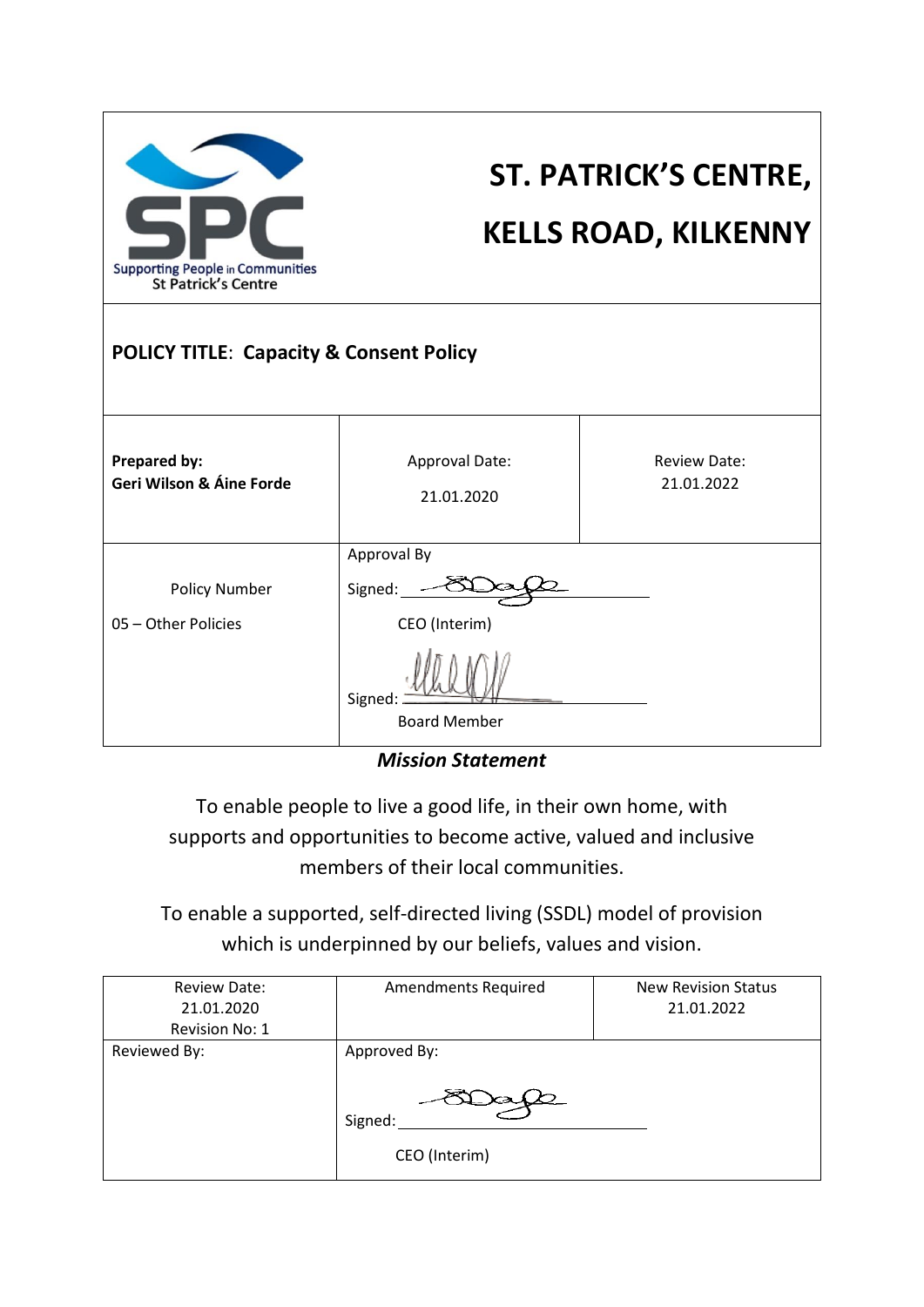#### **Table of Contents**

| 1.0  |  |
|------|--|
| 2.0  |  |
| 3.0  |  |
| 4.0  |  |
| 5.0  |  |
| 6.0  |  |
| 7.0  |  |
| 8.0  |  |
| 9.0  |  |
| 10.0 |  |
|      |  |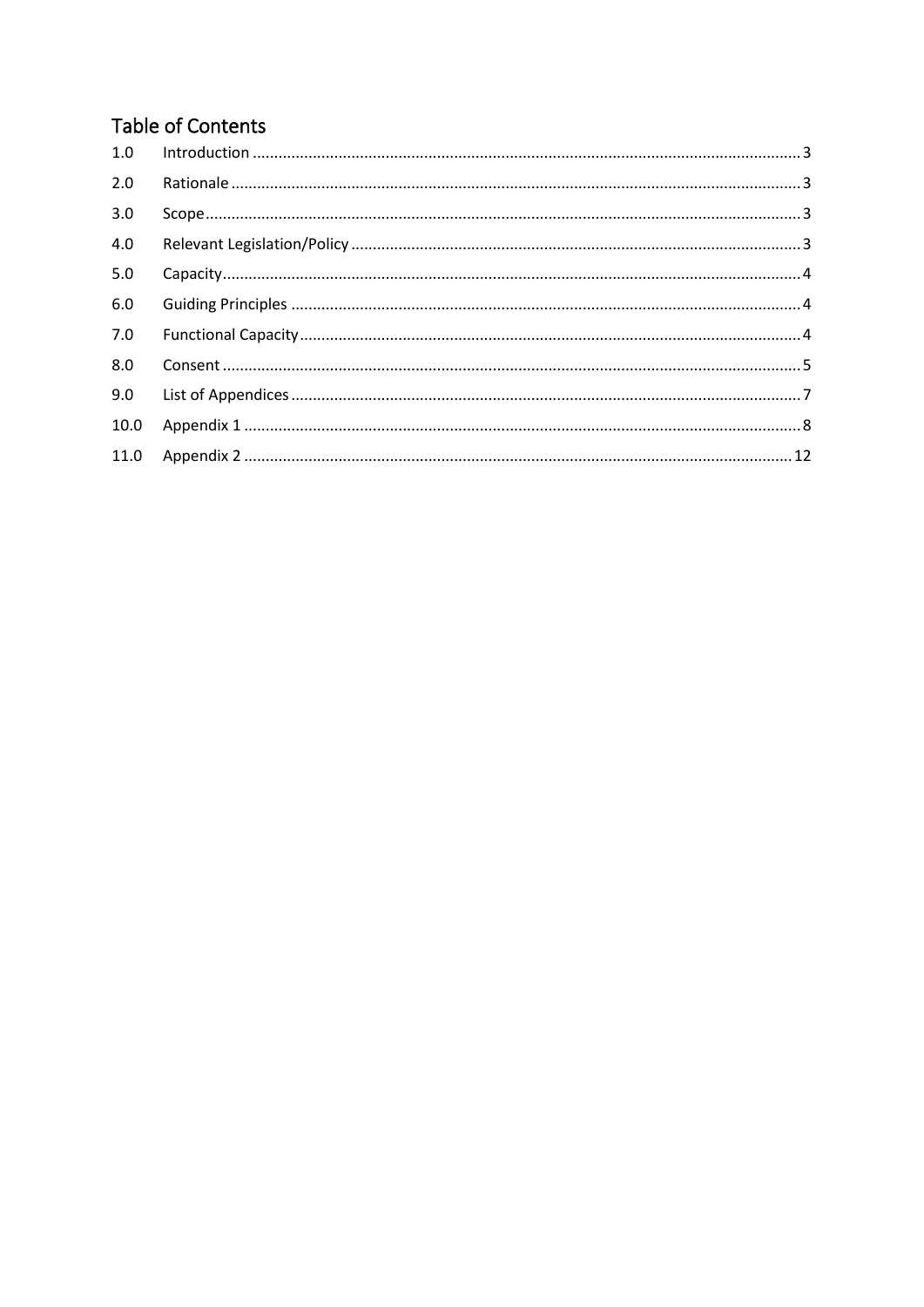#### <span id="page-2-0"></span>1.0 Introduction

The purpose of this document is to provide a guide to the principles underlying capacity and consent in lieu of the Assisted Decision-Making (Capacity) Act 2015 (the Act) being commenced in all parts, for all persons supported by St Patrick's Centre, Kilkenny (SPC). The Act only applies to people over 18. The Act will affect the work of everyone working in health (physical and mental health) and social care, including those working in statutory, voluntary, community and privately funded organisations.

All persons have equal legal rights. Some people may need assistance and support to exercise their individual rights. A relevant person who may lack capacity to make his or her own decision due to a disability, lifelong condition or acquired condition may require assistance and support to exercise his or her individual rights. This includes people with intellectual or physical disability, cognitive difficulties due for example to acquired brain injury, dementia and people with mental health problems. These rights are protected under the Constitution of Ireland, the European Convention on Human Rights and the United Nations Convention on the Rights of Persons with Disabilities (UNCRPD).

This policy is in line with the HSE National Policy for Safeguarding of Vulnerable Adults at Risk of Abuse and the SPC Protocol for Gaining Consent from People Supported.

#### <span id="page-2-1"></span>2.0 Rationale

SPC will comply with the Assisted Decision Making Capacity Act 2015 when commenced in all parts but in the interim will apply the principles of the Act as outlined below. It will apply to all persons supported by SPC. All are treated equally under this policy.

#### <span id="page-2-2"></span>3.0 Scope

This policy applies to all employees of SPC but includes agency personnel, Volunteers and anyone who is acting under the auspices of SPC. The need for consent and the application of the general principles included in this policy extends to all decisions required from the people we support. How the principles are applied, such as the amount of information provided and the degree of discussion needed to obtain valid consent, will vary with the particular situation.

#### <span id="page-2-3"></span>4.0 Relevant Legislation/Policy

- Assisted Decision Making Capacity Act 2015
- HSE National Policy for Safeguarding of Vulnerable Adults at Risk of Abuse 2014
- HSE National Consent Policy 2019
- SPC Protocol for Gaining Consent from People Supported **Appendix 1**
- SPC Consent Policy 2015
- SPC Process for Consent Protocol **Appendix 2**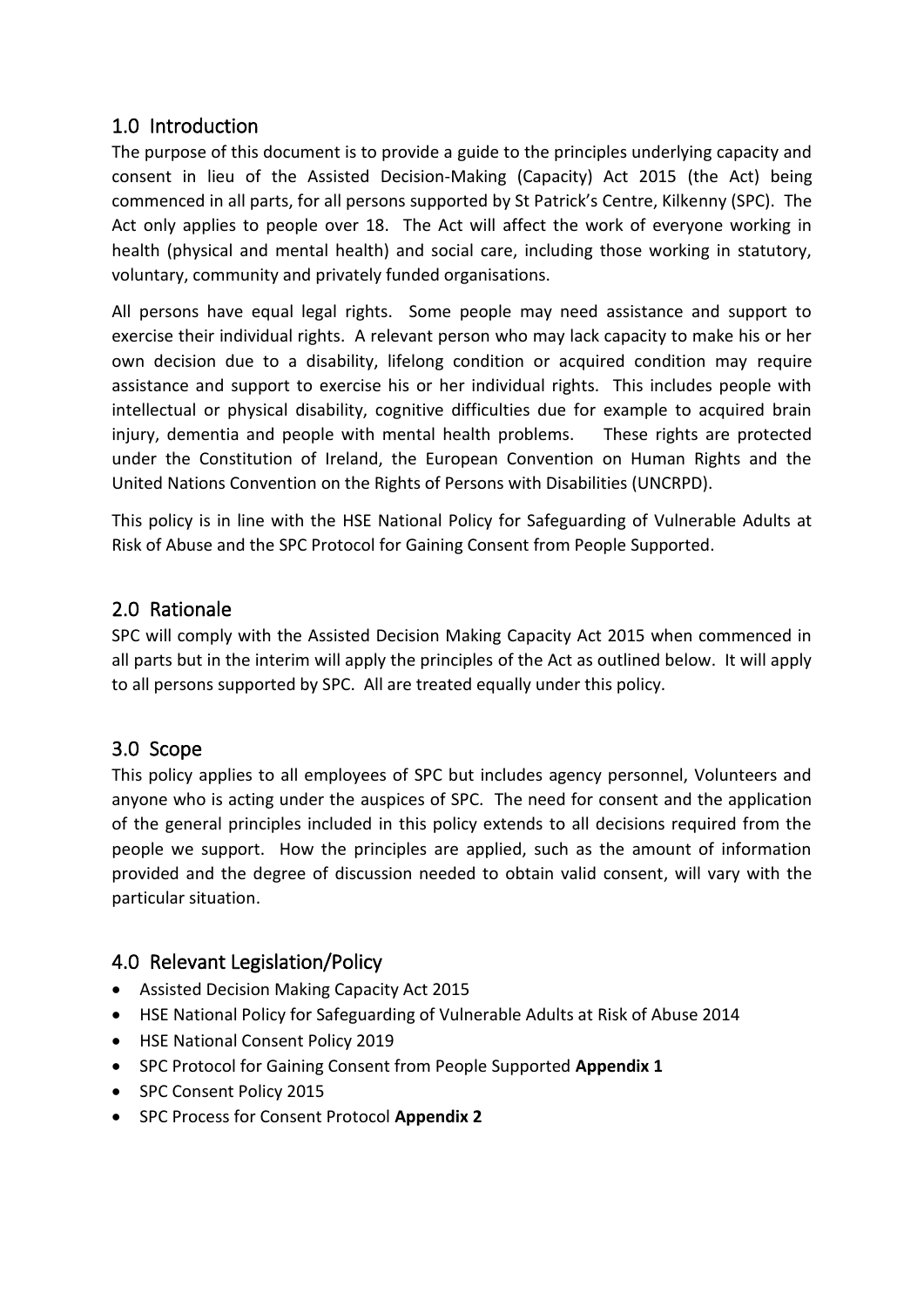#### <span id="page-3-0"></span>5.0 Capacity

The Act defines Capacity as 'decision-making capacity' and it is the ability to understand, at the time that a decision is to be made, the nature and consequences of the decision to be made by the person supported in the context of the available choices at that time.

Presumption of capacity means that it shall be presumed that the person has capacity in respect of a specific matter unless otherwise shown. The onus of proving that a person lacks capacity to make a decision is on the person who is questioning a relevant person's ability to make a particular decision.

A relevant person means a person whose capacity is in question or may shortly be in question in respect of one or more than one matter i.e. a person who may have difficult in reaching a decision without the support of someone.

A person can be said to lack capacity to make a decision if they are not able to: -

- Understand the information relevant to the decision
- Retain that information long enough to make a voluntary choice
- Use or weigh that information as part of the process of making the decision
- Communicate his or her decision in whatever way they communication (not only verbally)

People may differ in the amount of assistance they may require to make decisions but this does not necessarily mean that they lack decision making capacity.

#### <span id="page-3-1"></span>6.0 Guiding Principles

As stated, there is a presumption of decision making capacity unless the contrary is shown.

- No intervention will take place unless it is necessary.
- A person will be treated as unable to make a decision only when all practicable steps to help that person to make a decision have been unsuccessful
- Any act done or decision made under the Act must be done or made in a way which is least restrictive of a person's rights and freedom
- Any act done or decisions made under the Act in support or on behalf a person with impaired capacity must give effect to the person's will and preference.

#### <span id="page-3-2"></span>7.0 Functional Capacity

The Act states that when using a functional approach:

'A person's capacity shall be assessed on the basis of his or her ability to understand, at the time that a decision is to be made, the nature and consequences of the decision to be made by him or her in the context of the available choices at the time.'

Functional capacity is therefore:

- Issue specific capacity is assessed only in relation to the decision in question
- $\bullet$  Time specific capacity is assessed only at the time in question
- Dependent on how a relevant person makes a decision and not the nature and wisdom of that decision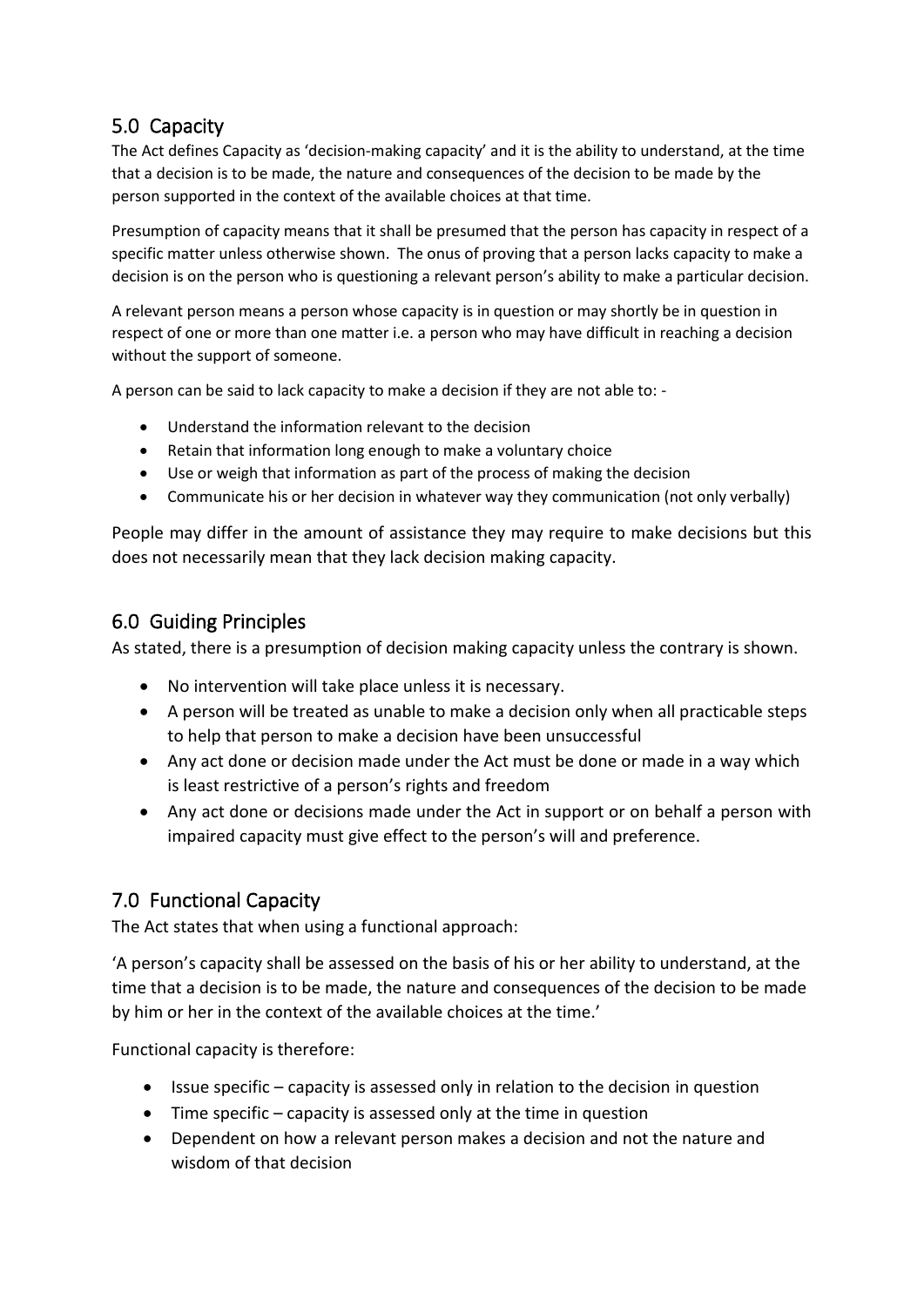In keeping with the functional approach to capacity, the question of who should assess capacity will depend on the particular decision to be made. In the context of health and social care and treatment decisions it is the health and social care professional who needs the decision to be made. For example, where consent to medical treatment or examination is required, it will be the health and social care professional who is suggesting the treatment that must decide whether the relevant person has the capacity to consent to the treatment and he or she must assess the relevant person's capacity if this is necessary.

#### **Statutory Guiding Principles for 'Interveners'.**

- Presumption of capacity: already applies
- Steps must be taken to maximise capacity and encourage participation
- 'Right to be unwise'
- Minimal intervention
- Respect for dignity, bodily integrity, privacy and autonomy
- Give effect to past and present will and preferences
- No reference to 'Best Interests'
- <span id="page-4-0"></span>• Act in good faith and for the benefit of the relevant person

#### 8.0 Consent

The principles of the presumption of capacity supporting decision making and adopting a functional approach to capacity are supported by the HSE National Consent Policy. There is a close relationship between informed consent and capacity as only persons with the requisite decision making capacity can provide a valid consent to an intervention or receipt or use of a service.

Consent is the giving of permission or agreement for an intervention, receipt or use of a service or participation in research following a process of communication in which the person supported has received sufficient information to enable him/her to understand the nature, potential risks and benefits of the proposed intervention or service (HSE 2013).

Consent must be obtained before starting treatment or investigation or providing personal or social care for people we support or involving persons supported in training and research. This requirement is consistent with fundamental ethical principles with good practice in communication and decision making.

This is well established in Irish case law and ethical standards. The requirement for consent is also recognised in international and European Human Rights and under the Irish Constitution.

For the consent to be valid, the person supported must: -

- 1. Have received sufficient information in a comprehensible manner about the nature, purpose, benefits and risks of an intervention/service or research project.
- 2. Not be acting under duress and have the capacity to make the particular decision.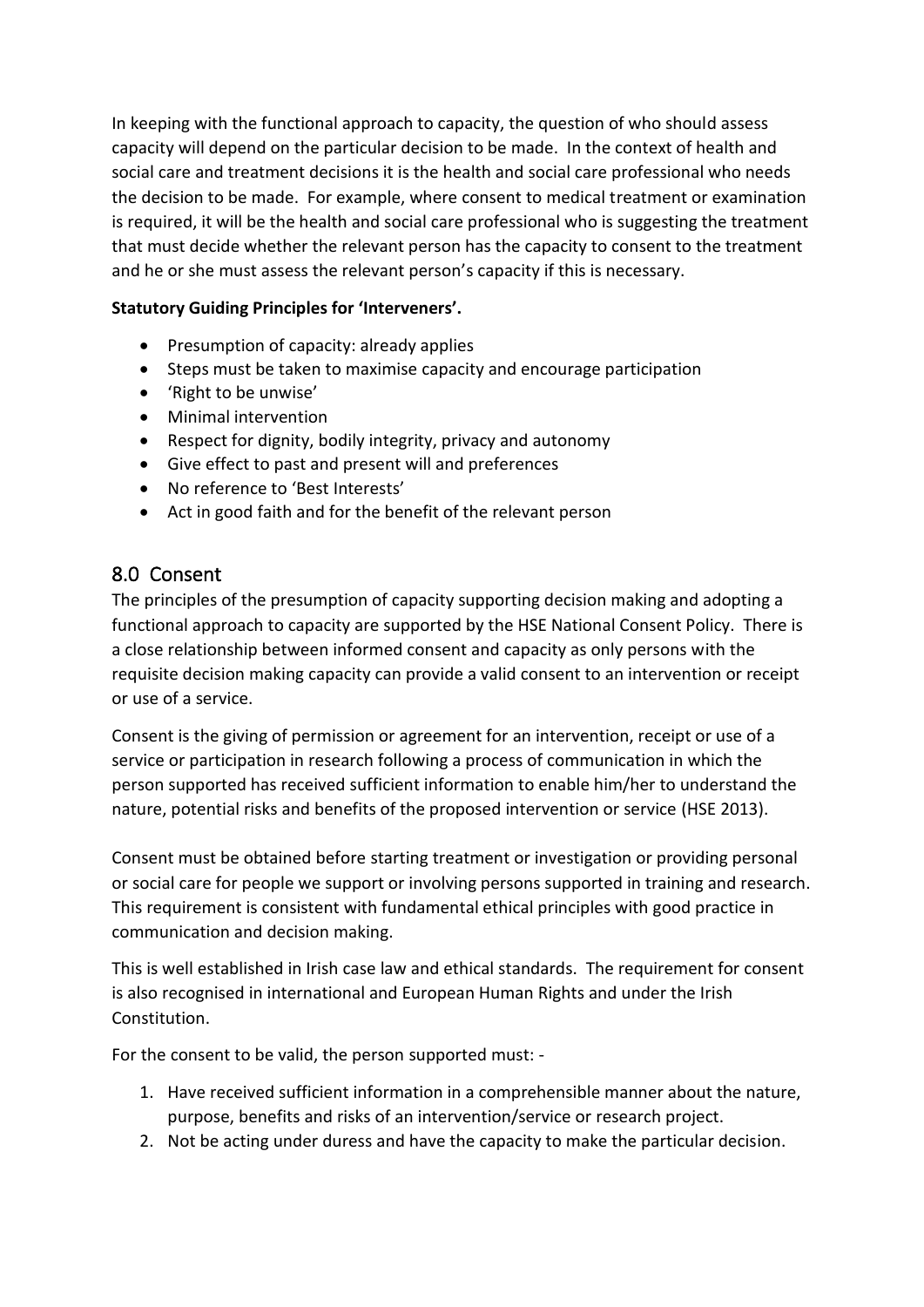Therefore, other than in exceptional circumstances, treating persons supported without their consent is a violation of their legal and constitutional rights and may result in civil or criminal proceedings been taken by the person(s) supported. No other persons such as a family member, friend or direct support worker and no organisation can give or refuse consent to a health or social care service on behalf of an adult supported person who lacks capacity to consent unless they have specific legal authority to do so.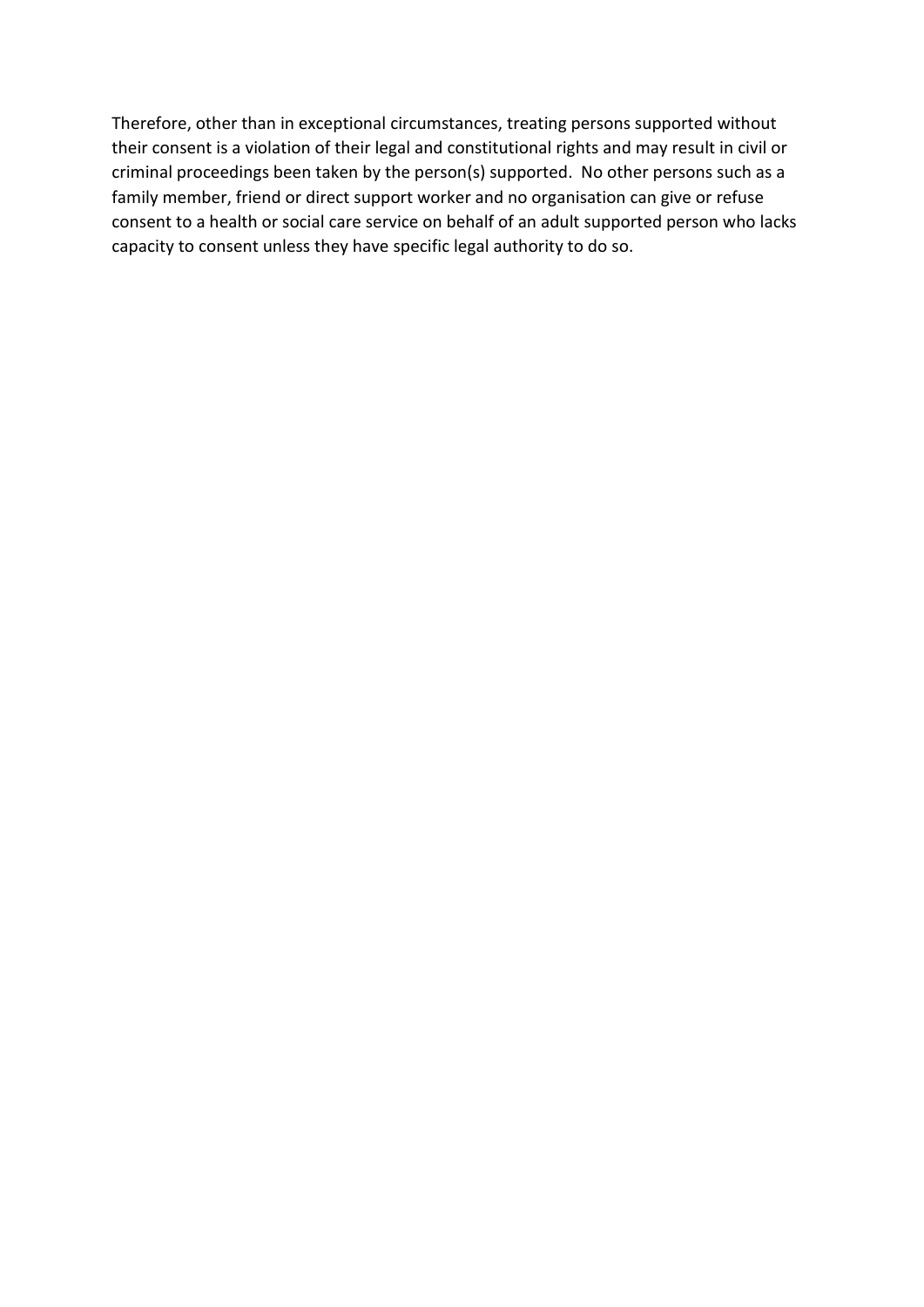### <span id="page-6-0"></span>9.0 List of Appendices

**Appendix 1 -** SPC Protocol for Gaining Consent from People Supported **Appendix 2** – SPC Process for Consent Protocol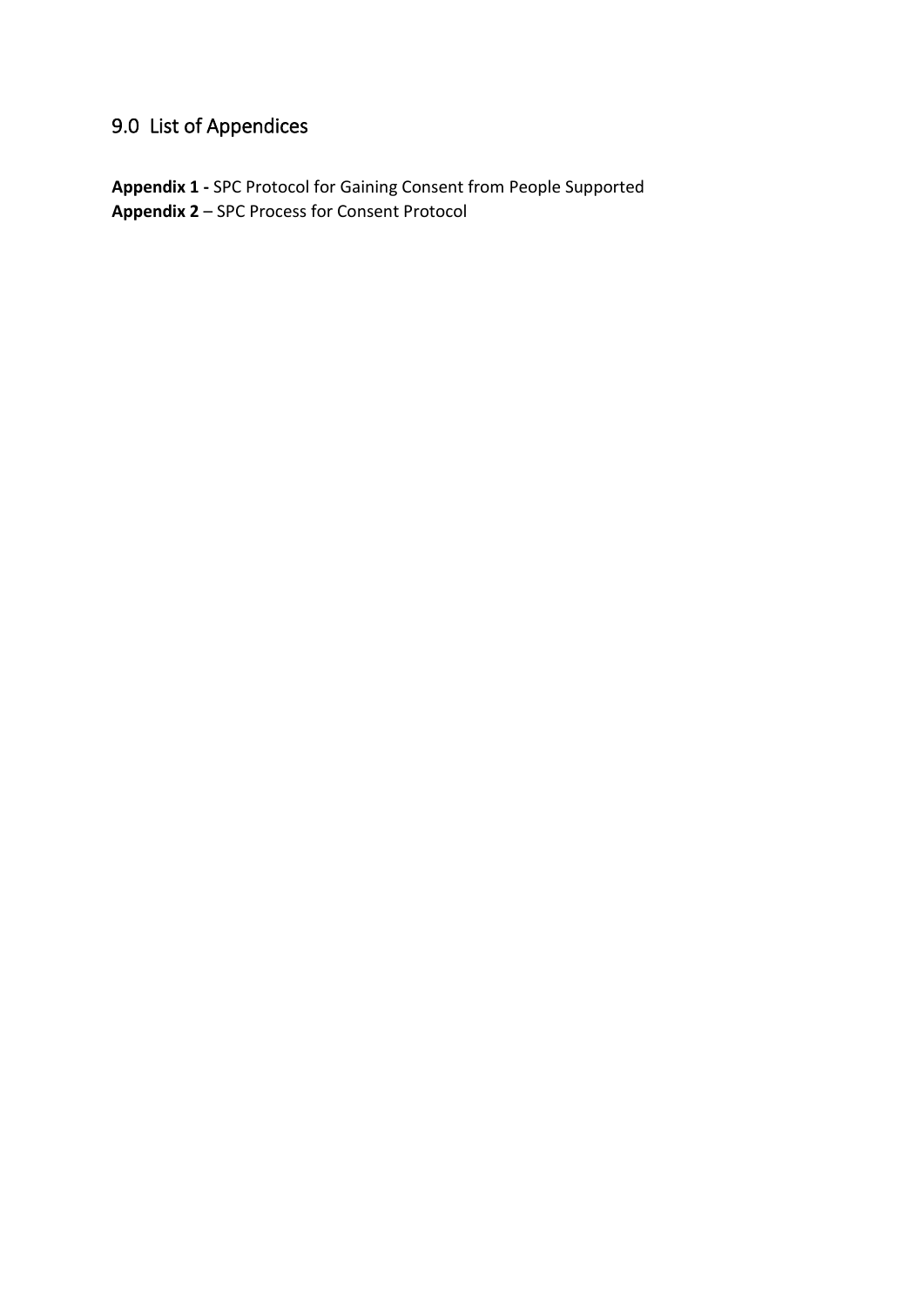#### <span id="page-7-0"></span>**St Patrick's Centre, Kilkenny Protocol for Gaining Consent from People Supported**

#### **1.0 ISSUE**

- 1. Assisting the Person Supported to make a decision based on their will and preference
- 2. Releasing any personal or sensitive data belonging to the people supported to third parties
- 3. Utilising personal or sensitive data belonging to people supported in tracking success and for training purposes, internally and externally

In anticipation of the Assisted Decision Making (Capacity) Act 2015 being commenced, we are relying on the following for guidance in relation to consent from the people we support. In the meantime, we will endeavour to observe the follow the spirit of the new legislation both in this protocol and in practice.

#### **2.0 DECISION MAKING**

There is no specific procedure for making medical or other decisions on behalf of people with intellectual disability. Best practice and international human rights standards favour 'supported decision making' where possible. This requires that efforts must be made to support individuals in making decisions for themselves where this is possible (HSE National Consent Policy 2013).

Meaningful interaction about rights, risks and responsibilities is required. While the decisions of individuals must be respected, respect for autonomy can never be used to avoid engagement and discussion. It is essential that all decisions are fully informed as part of a thorough consent process.

#### **3.0 LEGISLATION/POLICY**

For the purposes of 1 – 3 above, St Patrick's Centre will comply with the following guidelines and legislation.

- A. Guiding Principles, Section 8, Assisted Decision-Making (Capacity) Act 2015
- B. Mental Health Act 2001
- C. Data Protection Bill 2018
- D. HSE National Consent Policy 2017
- E. Article 29 Data Protection Working Party Guidelines on transparency under Regulation 2016/679
- F. General Data Protection Regulation (GDPR)
- G. Supporting People's Autonomy (a guidance document) HIQA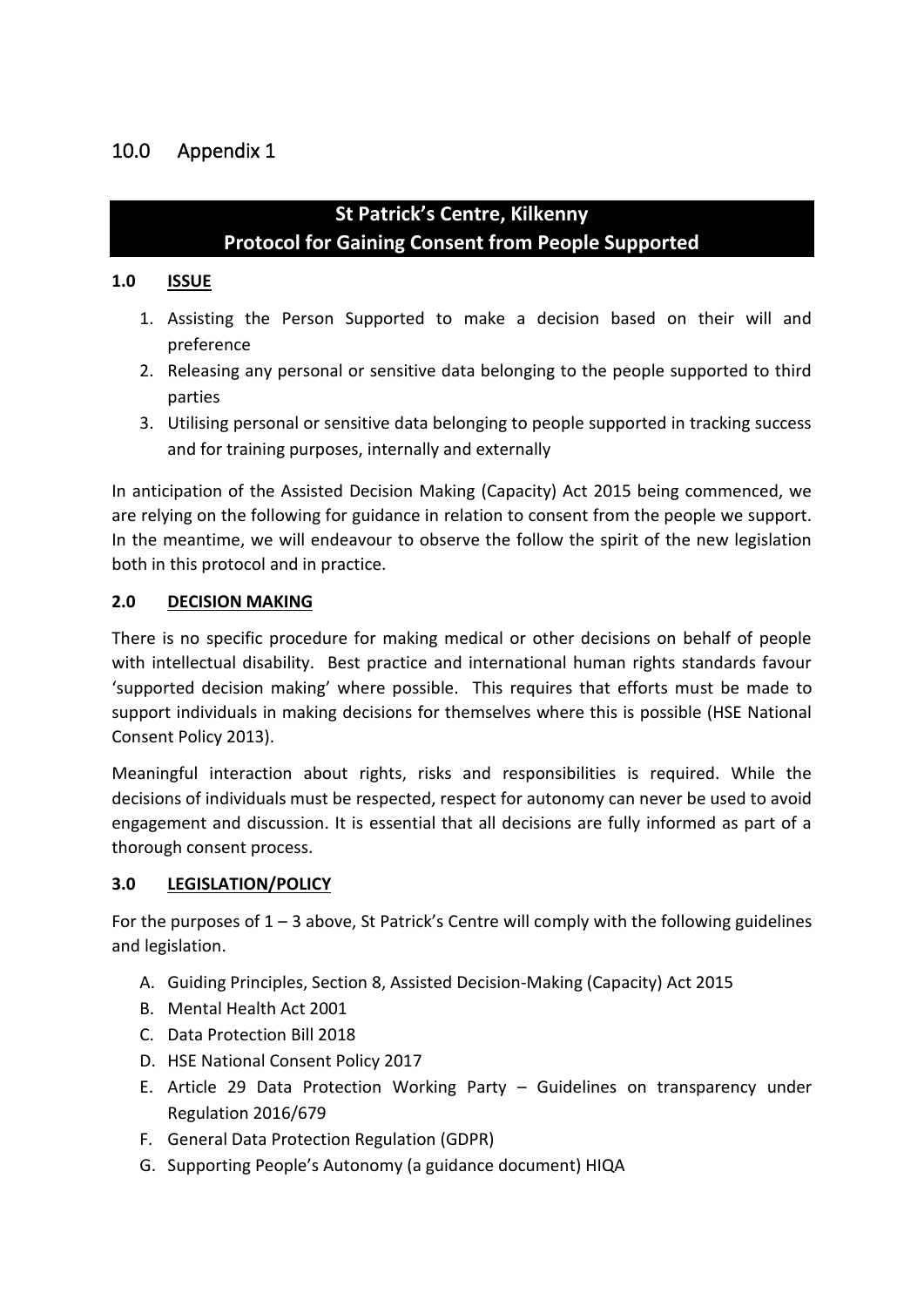Transparency is not defined in the GDPR. However, Recital 39 of the GDPR states

*'It should be transparent to natural persons that personal data concerning them are collected, used, consulted or otherwise processed and to what extent the personal data are or will be processed'* 

Articles 13 and 14 of the GDPR contain a provision that requires a data controller to inform a data subject, if it intends to further process their personal data for a purpose other than that for which it was collected/obtained. Information in relation to further processing must be provided prior to that further processing.

Pending the aforementioned ADM, there is currently no legislative framework to govern how a decision should be made for those who lack capacity to make that decision for themselves.

Referencing the HSE National Consent Policy, HIQA guidance, Irish case law, national and international guidelines suggest that in making decisions for those who lack capacity, the health and social care professional should determine what is in their best interest, which is decided by reference to their will and preferences if known.

The Health and Social Care professional should:

- Presume capacity unless otherwise demonstrated.
- Consider whether the capacity of the person supported is temporary or permanent.
- Support and encourage the person supported to be involved, as far as they want to and are able, in decisions about them
- Seek any evidence of the previously expressed preferences of the person supported, such as an advance statement or decision, evidence of will and preference and of the previous wishes and beliefs of the person supported
- Consider the views of anyone the person supported asks you to consult
- Consider the views of people who have a close, on-going, personal relationship with the person supported such as family or friends
- Consider the views of people who have an in depth knowledge of the person such as support workers (all disciplines).
- Consider involvement of an independent advocate to support/represent the person regarding the decision making process.

The National Consent Policy also specifically states the role of the family is not to make the final decision on behalf of the supported person, but rather to provide greater insight into his/her previously expressed views and preferences and to outline what they believe the individual would have wanted.

Creating a Circle of Support (Decision Supporters) where there are relevant and representative members to support the person. These members may include the person, family member, staff member, MDT member and independent advocate.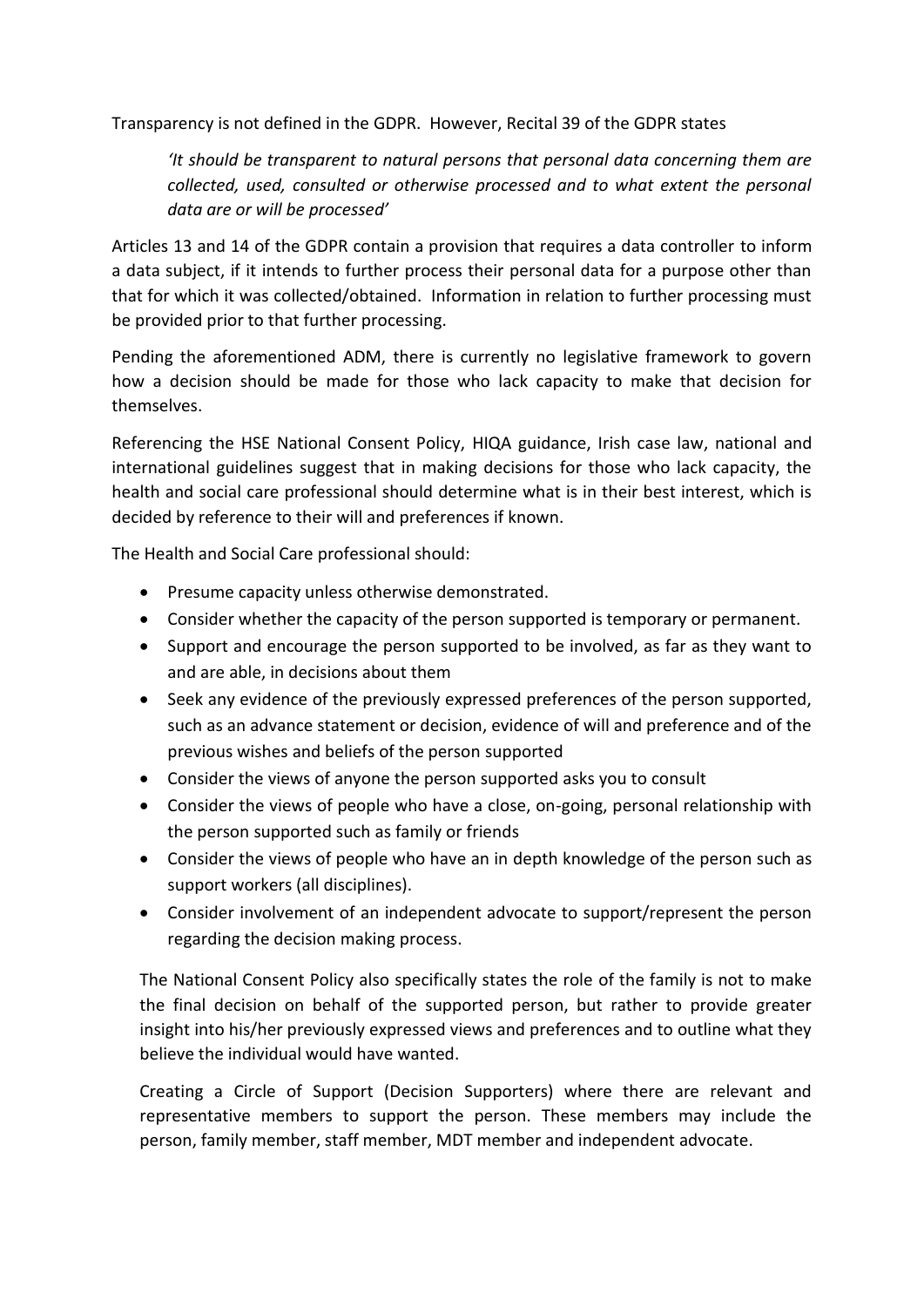In adherence with the Guiding Principles set out in Section 8 of the Assisted Decision-Making (Capacity) Act 2015, Decision Supporters shall:-

- Permit, encourage and facilitate the person to participate or to improve his or her ability to participate as fully as possible
- If making a decision for the person, take into account the person's own known past and present will and preferences so that the decision is as close as possible to the decision the person might have made for him/herself in so far as that is possible
- If making a decision for the person they take into account:
	- o His or her beliefs and values
	- o Any other factors which he/she would be likely to consider if able to do so
	- o Consider the views of others he/she names as people to be consulted
	- o Act at all times **in good faith and for his/her benefit**
	- $\circ$  Consider all other circumstances which it would be reasonable to regard
	- o as relevant
	- o Consider the views of any carer/person with a genuine interest in his/her welfare
	- o Consider the likelihood of his/her recovering the ability to make the decision for him/herself against the urgency of the matter to be decided
- All decisions (interventions) taken concerning the life or affairs of a person supported by decision supporters shall be:
	- o The decision that **least restricts that person's rights and freedom**
	- o The decision that is most respectful of that **person's dignity, bodily integrity, privacy and continued right to have autonomy and control over his/her financial affairs and property**
	- $\circ$  A decision that is proportionate to the significance and urgency of the matter requiring a decision
	- o In place for as short a time as possible taking into account the particular circumstances of the matter needing to be decided

#### **4.0 PROTOCOL**

- 1. Assume capacity unless otherwise demonstrated
- 2. A functional assessment test for capacity should be carried out with the person supported in order to determine whether a person lacks capacity to make a decision. The assessment must relate to the particular decision being made and the specific time that the decision is to be made.
- 3. The ADM sets out a legislative basis for the Functional Assessment Test for Capacity as follows: -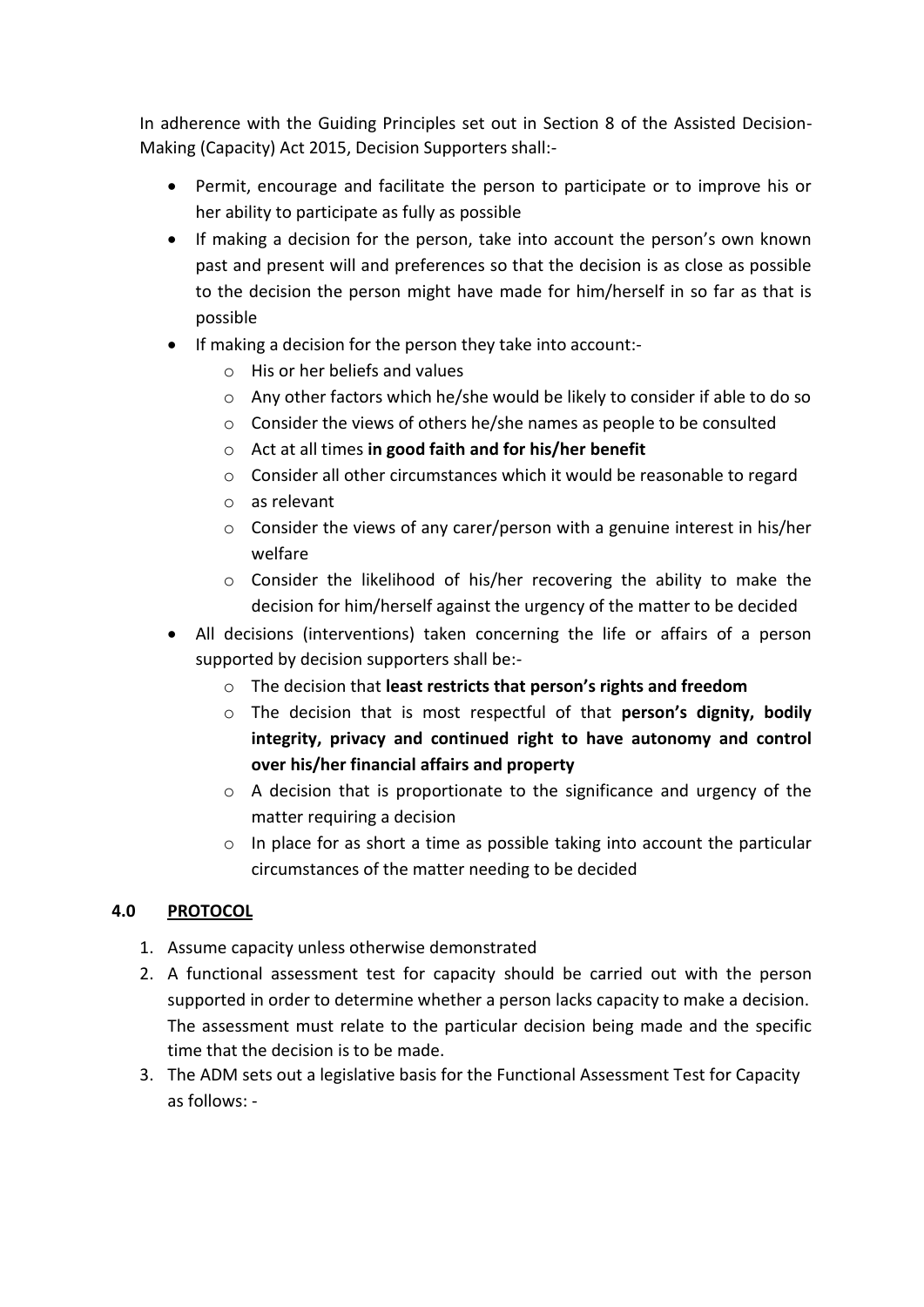As per S. 3(2), the Functional Test for Capacity finds a person will lack capacity to make a decision if he or she is unable:

- To understand the information relevant to the decision;
- To retain that information long enough to make a voluntary choice
- To use or weigh that information as part of the process of making the decision; or
- To communicate his or her decision (whether by talking, writing, using sign language, assistive technology)
- 4. Should the person supported be deemed to lack capacity after the functional assessment test for capacity is carried out, a decision will be made to his/her benefit
- 5. No blanket decision will be taken. This protocol is to be applied for any and every decision necessary
- 6. In order to establish the preference of the person supported a round table meeting will be convened to assist the person supported with their decision. That meeting should include the following:
	- a. The person supported making the decision
	- b. The Social Worker/Advocate
	- c. The Key Worker supporting the Person Supported (if appropriate)
	- d. A family member of the Person Supported
	- e. An external person with sufficient experience working with people with disabilities
- 7. Reference should be made to any relevant documentation such as Conditions for Success, Incident and Accidents reports and any relevant MDT recommendations that might assist informing the decision.
- 8. The outstanding decision is to be discussed in the presence of the person being supported to make the decision, subject to their availability or wish to attend.
- 9. The decision supporters should be aware of the potential of undue influence and ensure that person supported is protected from same.
- 10. In coming to a decision, the decision supporters should consider Culturally Valued Analogue (CVA) when arriving at same.
- 11. When coming to a decision, the decision supporters should give consideration to the greater good and/or longer term benefits when arriving at same.
- 12. When the decision is made, the meeting should be documented and a note of the outcome of the decision placed on the file of the person supported.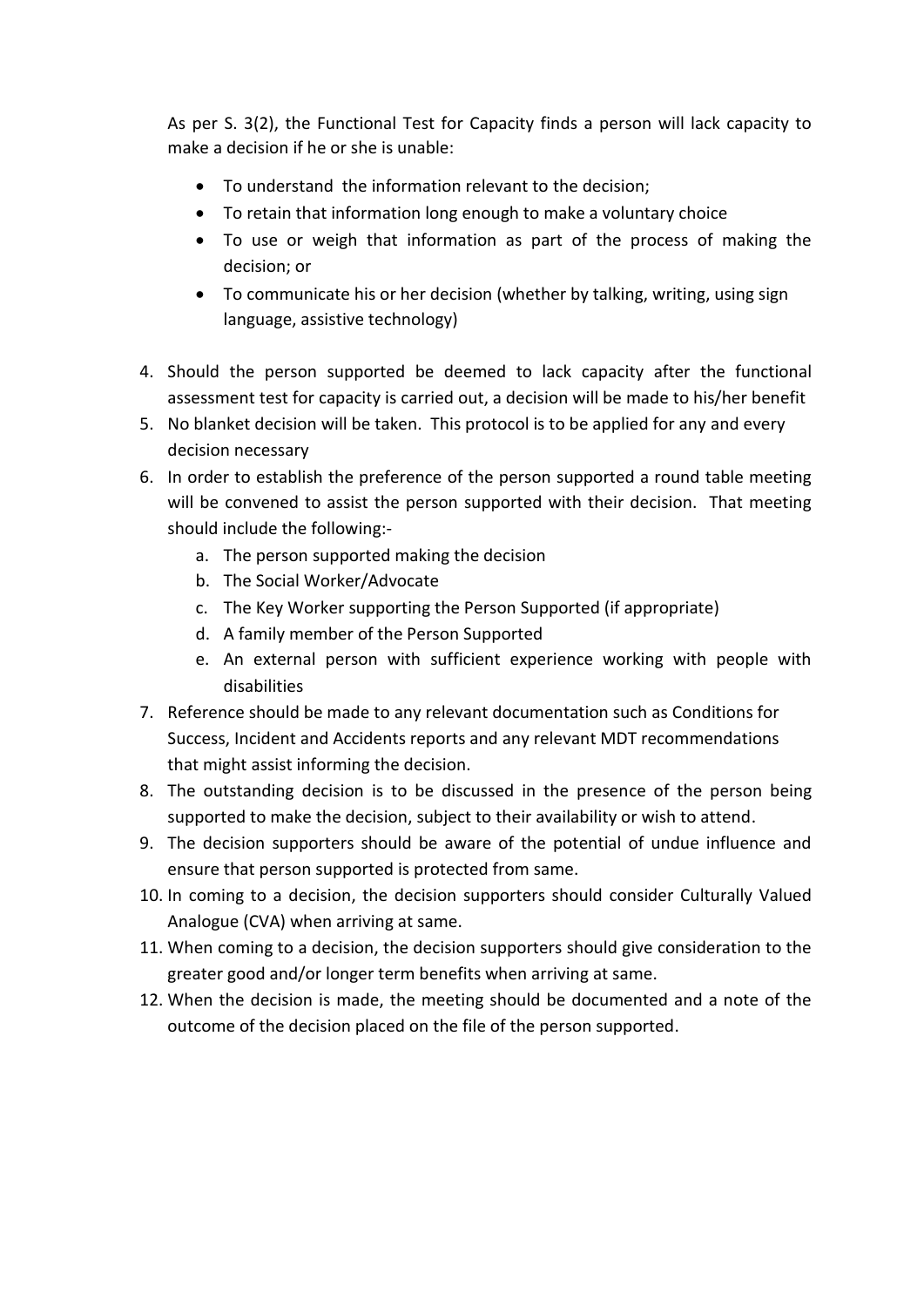#### 11.0 Appendix 2

#### **PROCEDURES TO SUPPORT**

#### **THE PROTOCOL FOR GAINING CONSENT FROM THE PEOPLE WE SUPPORT.**

The following procedure is set out to support the implementation of the protocol for gaining consent from the people supported in St Patricks Centre.

The person supported must be central to the procedure and be supported to be actively engaged in the procedure.

<span id="page-11-0"></span>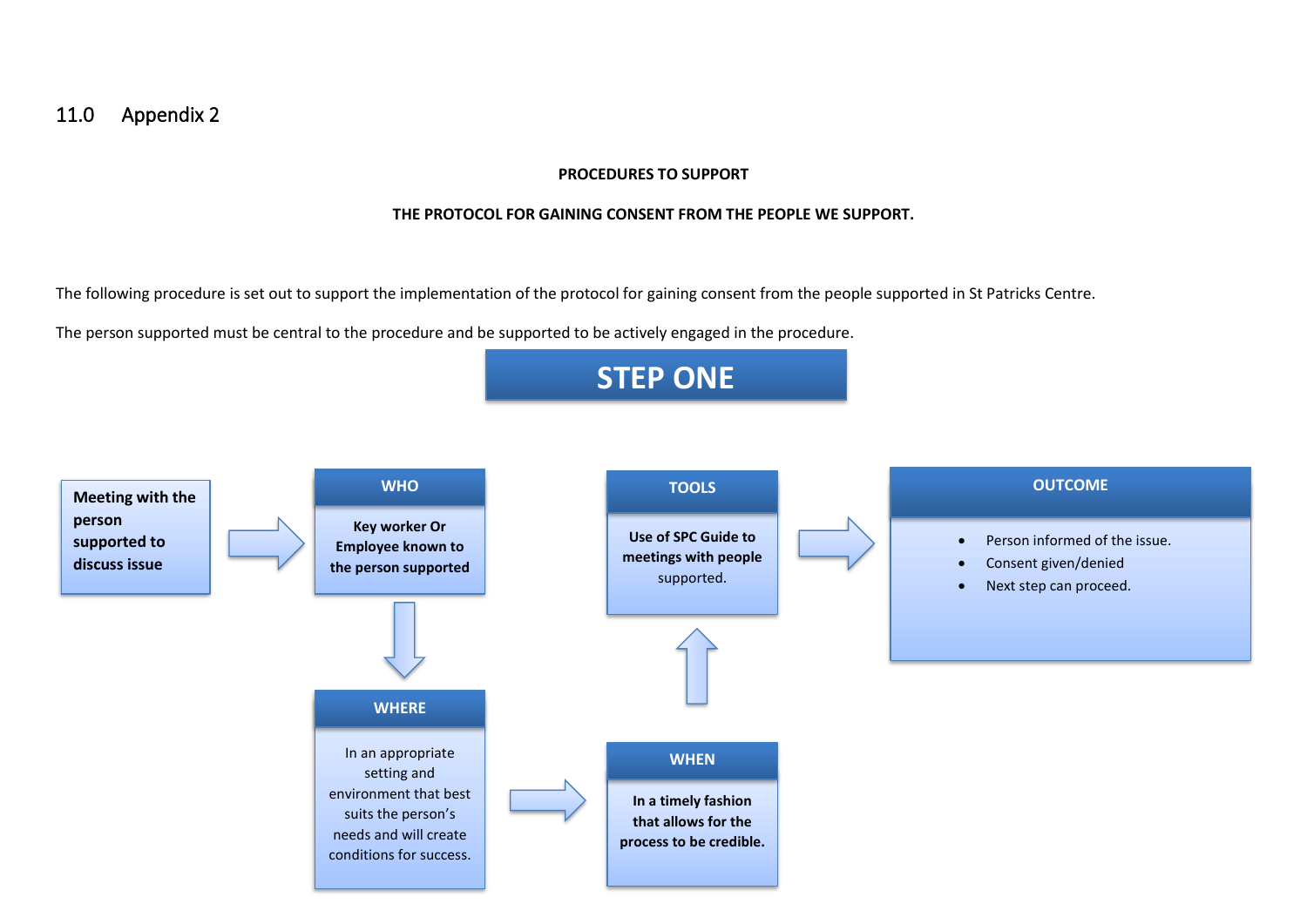### **STEP TWO**

#### **In line with protocol, round table discussion will take place to support a decision to be taken.**

**This step should reflect the level of impact on the person supported.**

#### **WHO**

- **The person supported making the decision if appropriate**
- **The Social Worker / Advocate**
- **The Key Worker supporting the Person Supported, if appropriate**
- **A family member of the Person Supported, if appropriate**
- **An external person with sufficient experience working with people with disabilities and issue at hand**

#### **TOOLS**

- **Conditions for Success forms.**
- **Incident & Accidents reports.**
- **Any relevant MDT recommendations that might assist informing the decision.**
- **Culturally Valued Analogue (CVA)**

#### **EVIDENCE**

- **The least restrictive on the person's life**
- **The most respectful of the person's dignity, bodily integrity, privacy and continued right to have autonomy and control over his / her financial affairs and property**
- **That is proportionate to the significance and urgency of the matter requiring a decision**
- **In place for as short a time as possible taking into account the particular circumstances of the matter needing to be decided**

**In an appropriate setting and environment that best suits the person's needs and will create conditions for success.**



#### **WHEN**

**In a timely fashion In a timely fashion that allows for the process to be credible.**